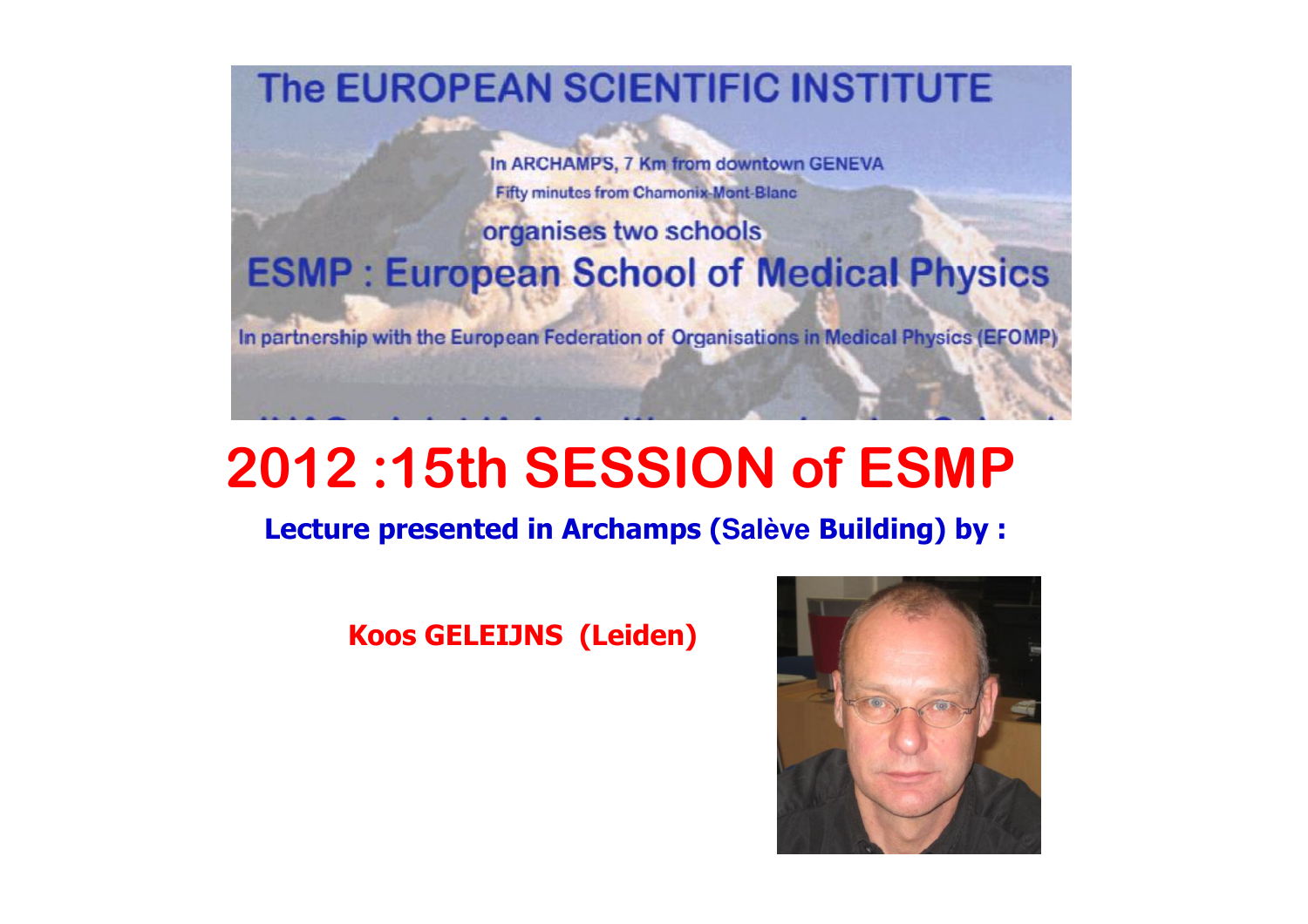IntroductionPCXMCRadiography

> Koos GeleijnsRadiology LUMC

European School of Medical Physics - Archamps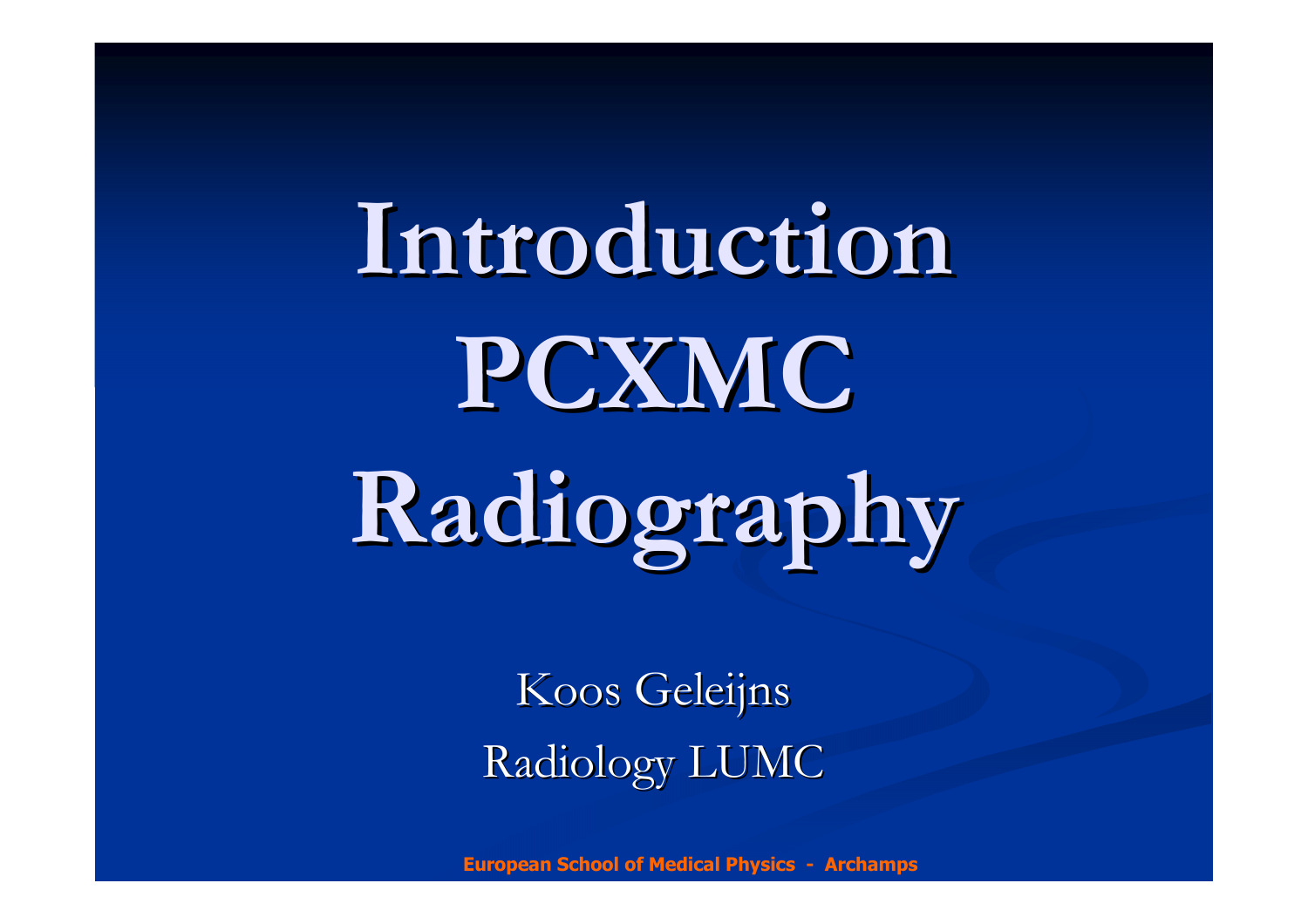# What is it PC X MC?

# **PC-based software**

# X-ray imaging, static projections

## Monte Carlo calculation

European School of Medical Physics - Archamps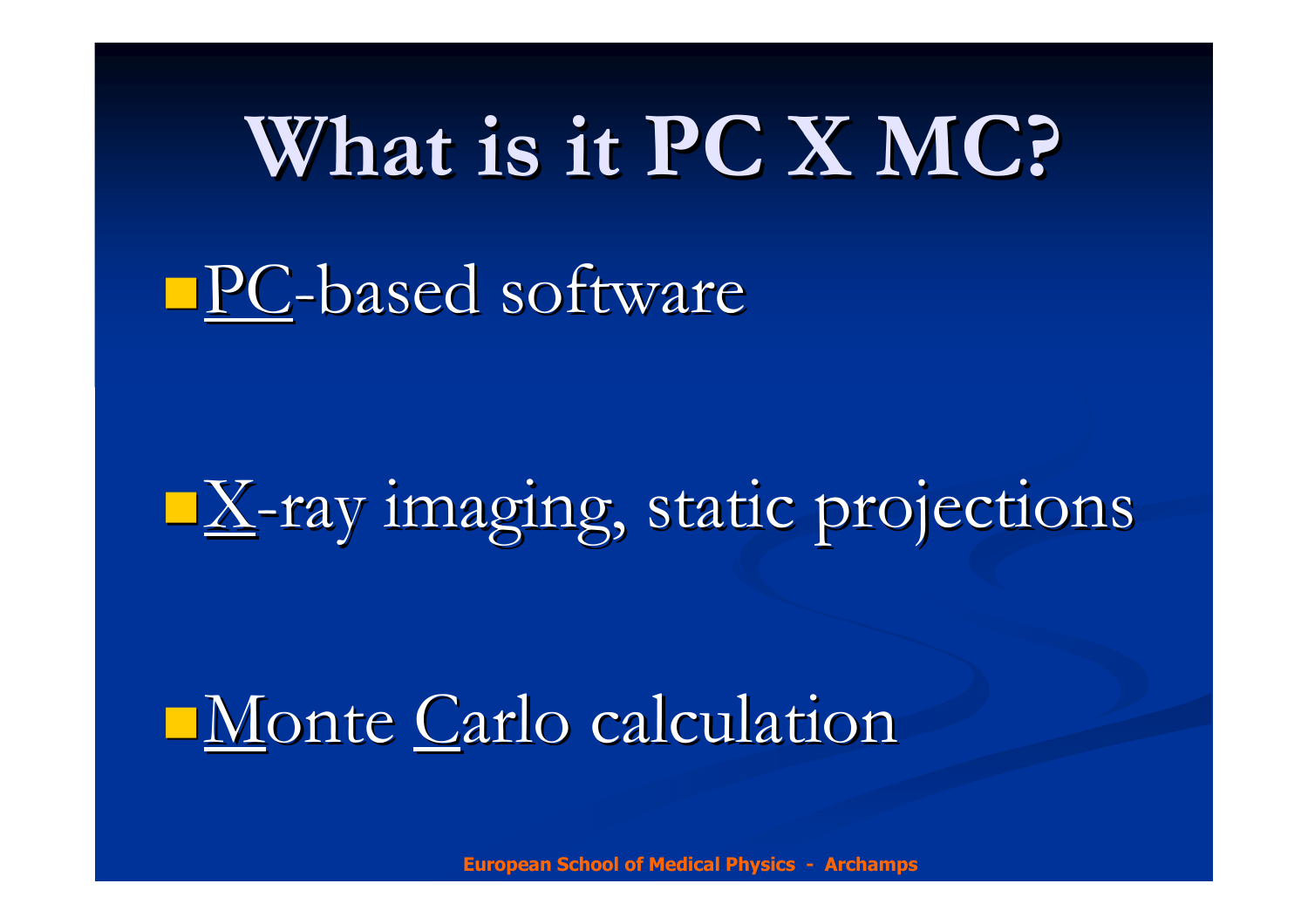#### Three steps . . .

**Enter geometry**  $\blacksquare$  Examination data, patient size Simulate exposure Simulate! $\mathbb{R}^2$ ■ Calculate tissue/organ dose, effective dose  $\blacksquare$  Compute doses, enter : x-ray spectrum, dose area product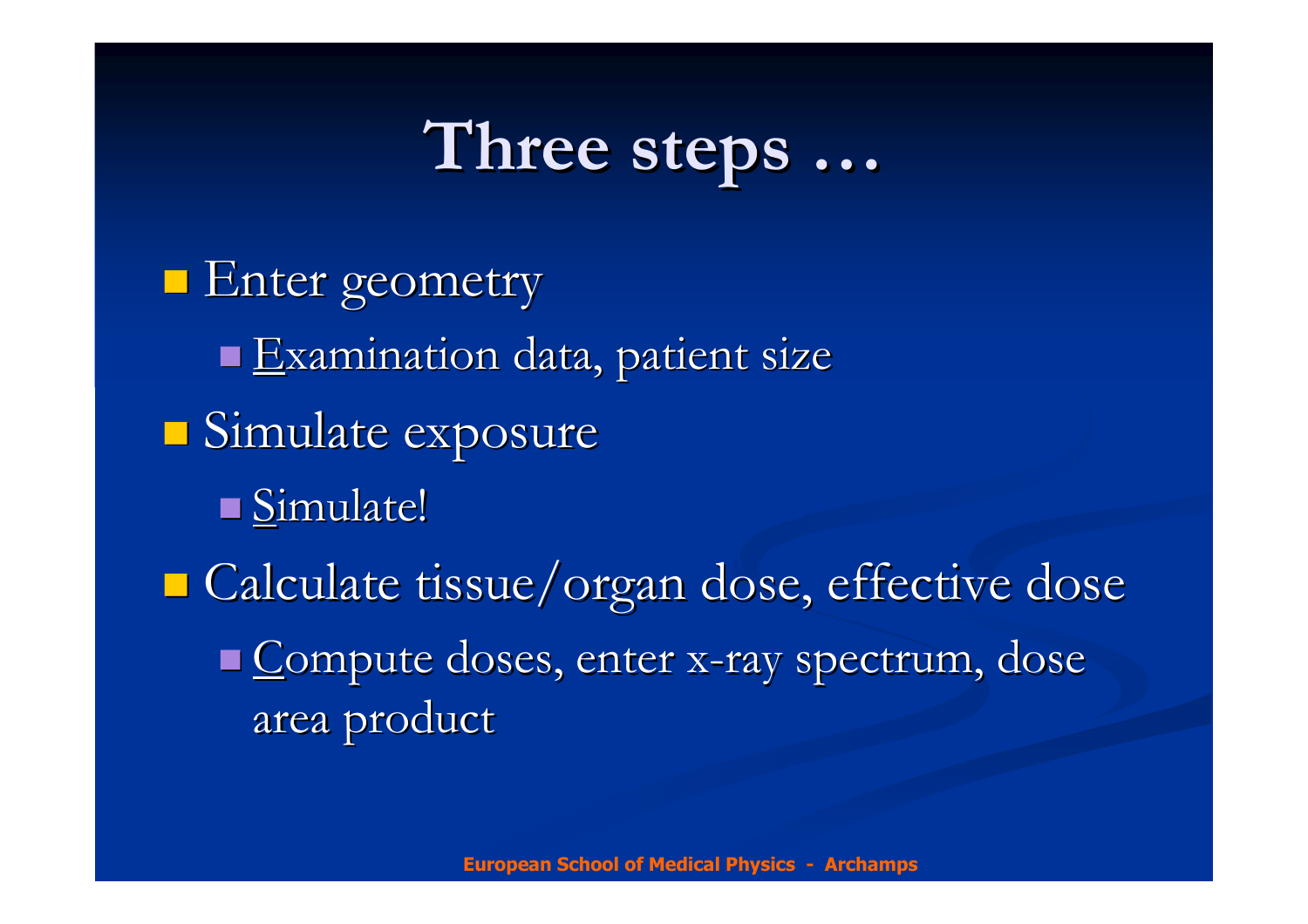# Examination data

 $\blacksquare$  Age (default = adult) **Arm** inside or outside the beam (checkbox) Focus -skin distance, field size (cm) **L** Location of the field **Projection angle E** Check preview ■ OK? Save examination data (.Df2 extension) **Back to main menu, go to: Simulate**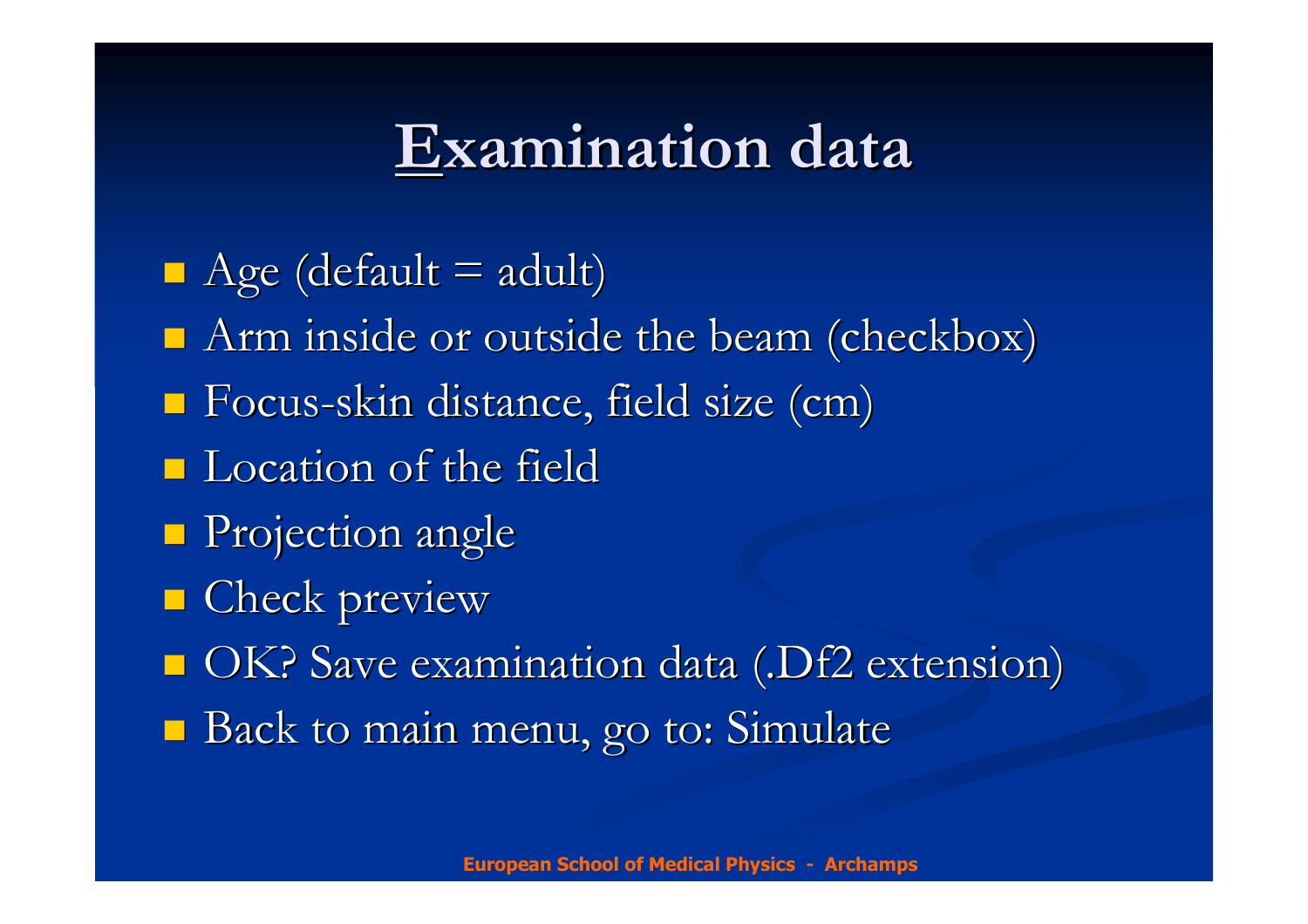#### Simulateexposure

 $\blacksquare$  Main menu  $\rightarrow$  Simulate!  $\blacksquare$  Open data for MC simulation ■ Choose file **E** Click: Open, simulation start Simulation ready: result will be saved automatically (\*.en2 extension) **Back to main menu, go to: Compute doses**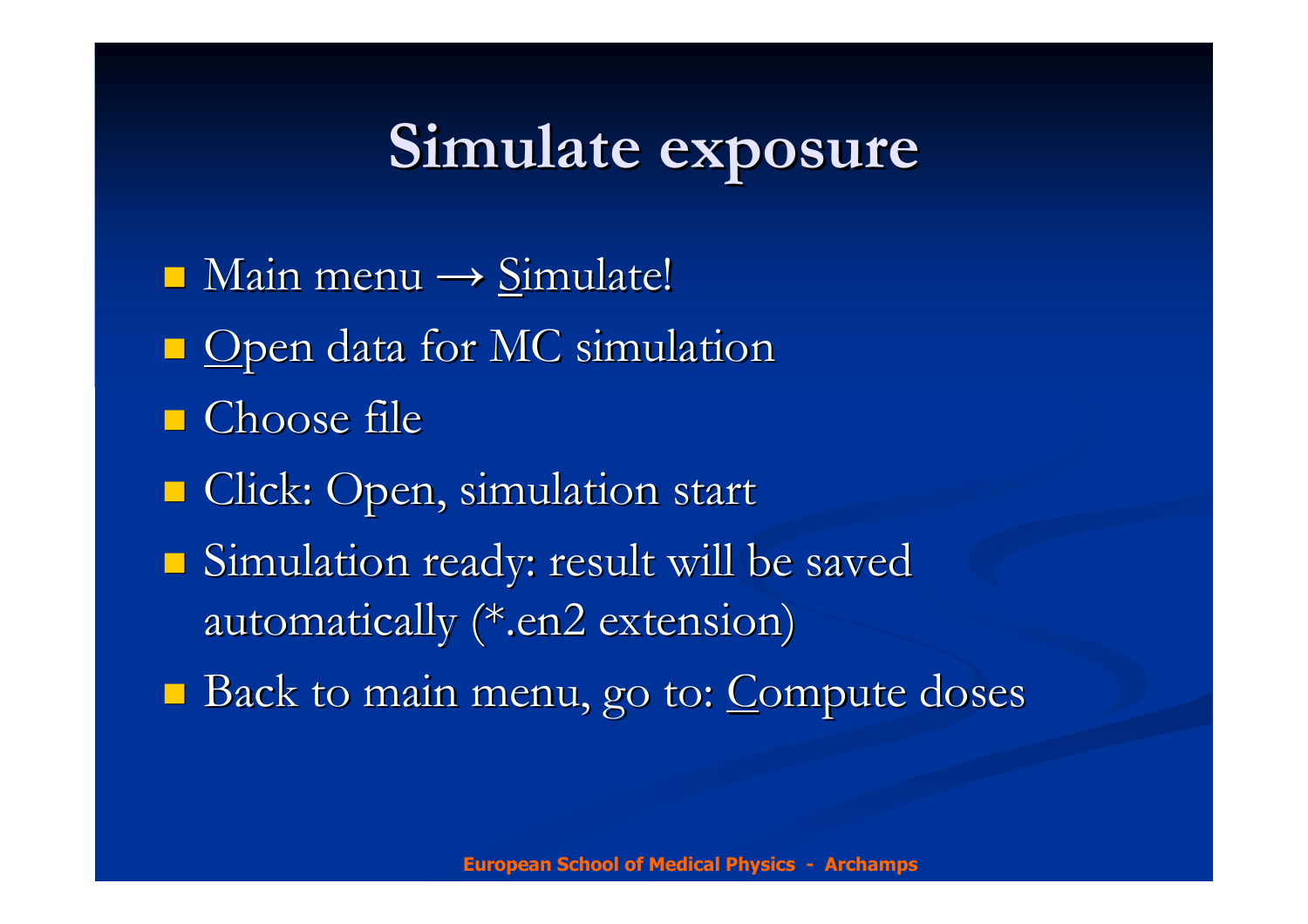# Compute doses

# $\blacksquare$  Change X-ray Spectrum kV, anode angle, inherent and added filtration(generally Al and Cu, Z resp. 13 and 29) ■ Open MC data, choose \*.en2 file  $\blacksquare$  Enter values / be carefull with the unit (!) of the input dosis

■ Click on OK!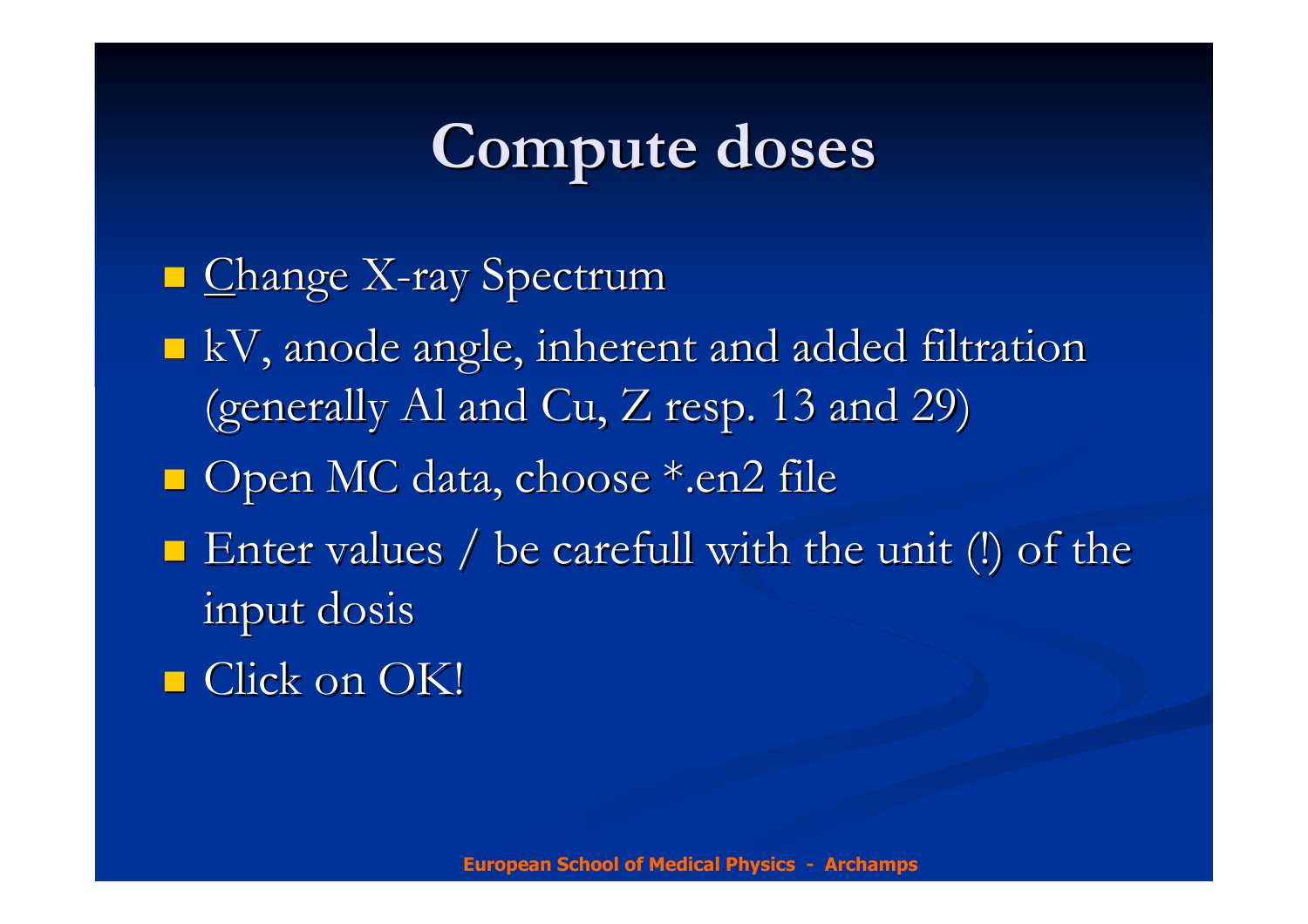Case: Dose assessment for the uterus (unborn child) for a pregnant patient

 $\mathcal{L}_{\mathcal{A}}$  Woman, 31 YOF, 1,79 m / 76 kg X-LumbarSpine 2 views: PA prone **Lateral**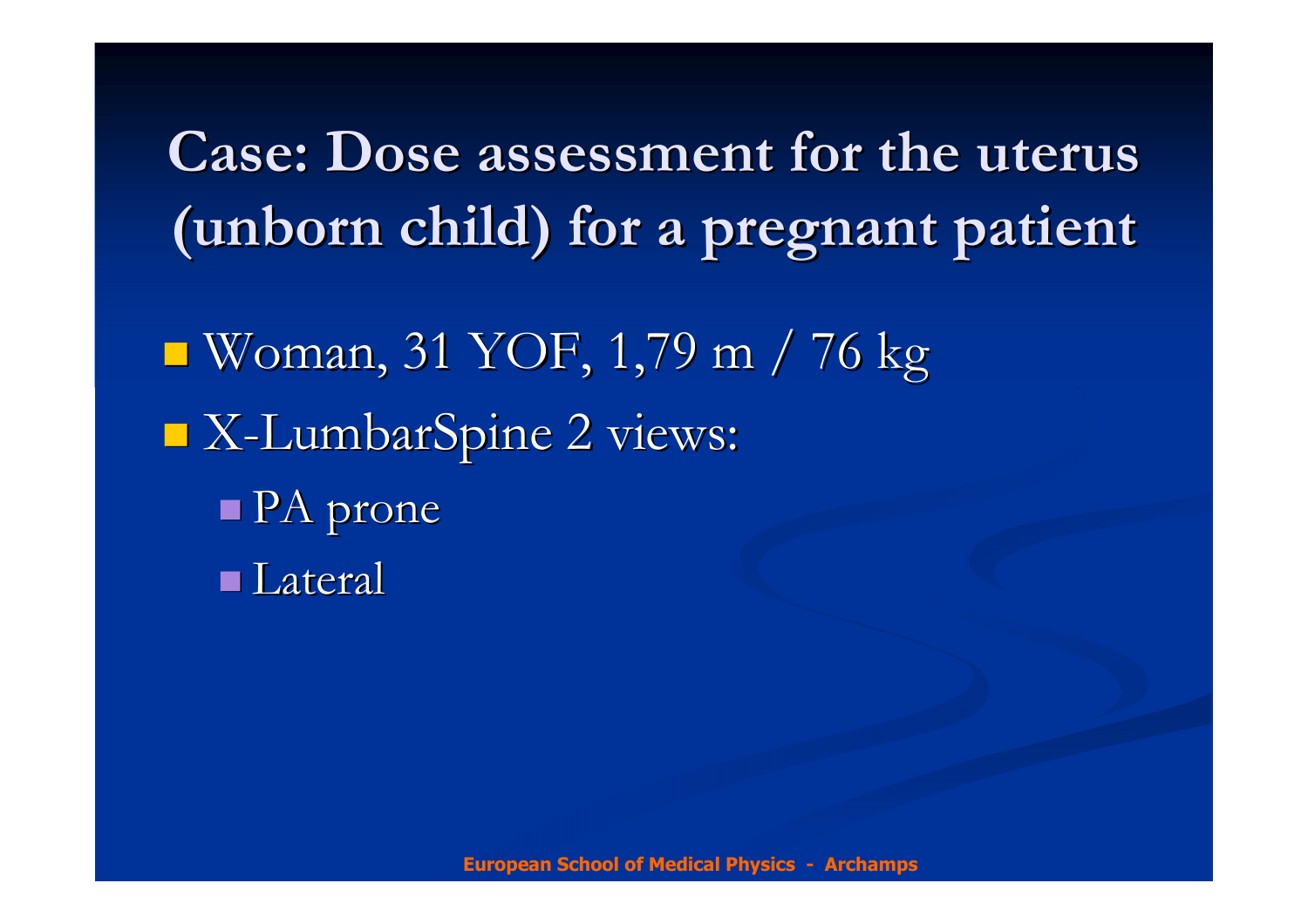## Case: X-LWK PA projection

- Focus-skin distance: 90 cm
- **E** Entrance field:
- Beam central axis: Corpus L3
- **Projection:** PA (=  $90$
- Save, go to <u>S</u>imulate
- **Enter beam information (spectrum)**
- 75 kV, anode angle <sup>11</sup> º, filtration 2.7 mm. Al
- **Dosis-input (from DICOM-header): 1 Gy\*cm<sup>2</sup>**

Entrance field:  $18 \text{ cm} \times 35 \text{ cm}$ . (W x H)

 $PA (= 90^{\circ})$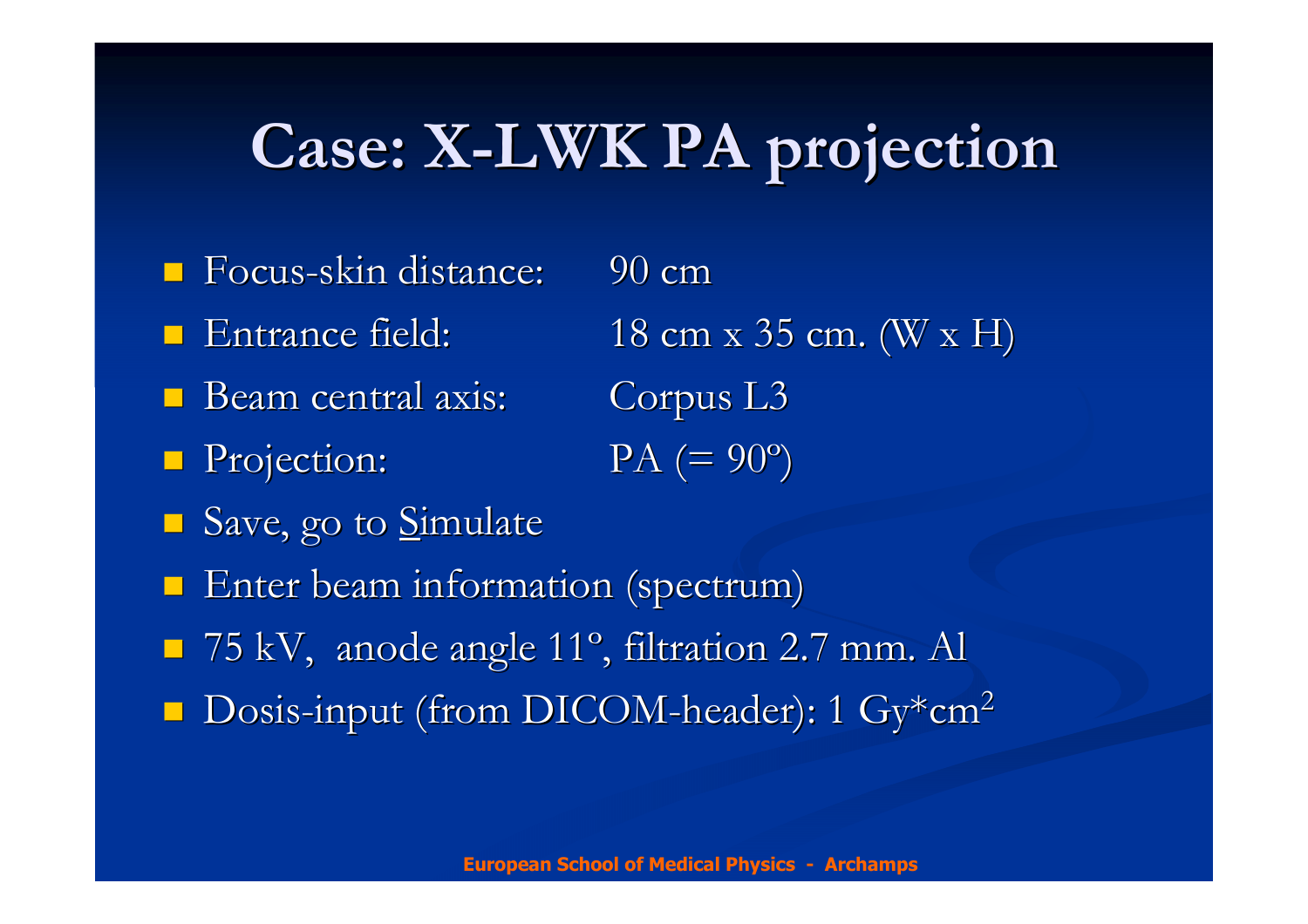## Case: X-LWK LAT projection

- Focus-skin distance: 80 cm
- **E** Entrance field:
- Beam
- **Projection:** Left LAT: 0
- Save, go to <u>S</u>imulate

**Enter beam information (spectrum)** 

- 90 kV, anode angle <sup>11</sup> º, filtration 2.7 mm. Al
- Dosis-input (from DICOM-header): 3 Gy\*cm2

Entrance field:  $17 \text{ cm} \times 36 \text{ cm}$ .  $(B \times H)$ Dorsal corpus L3 / L4 Left LAT: 0°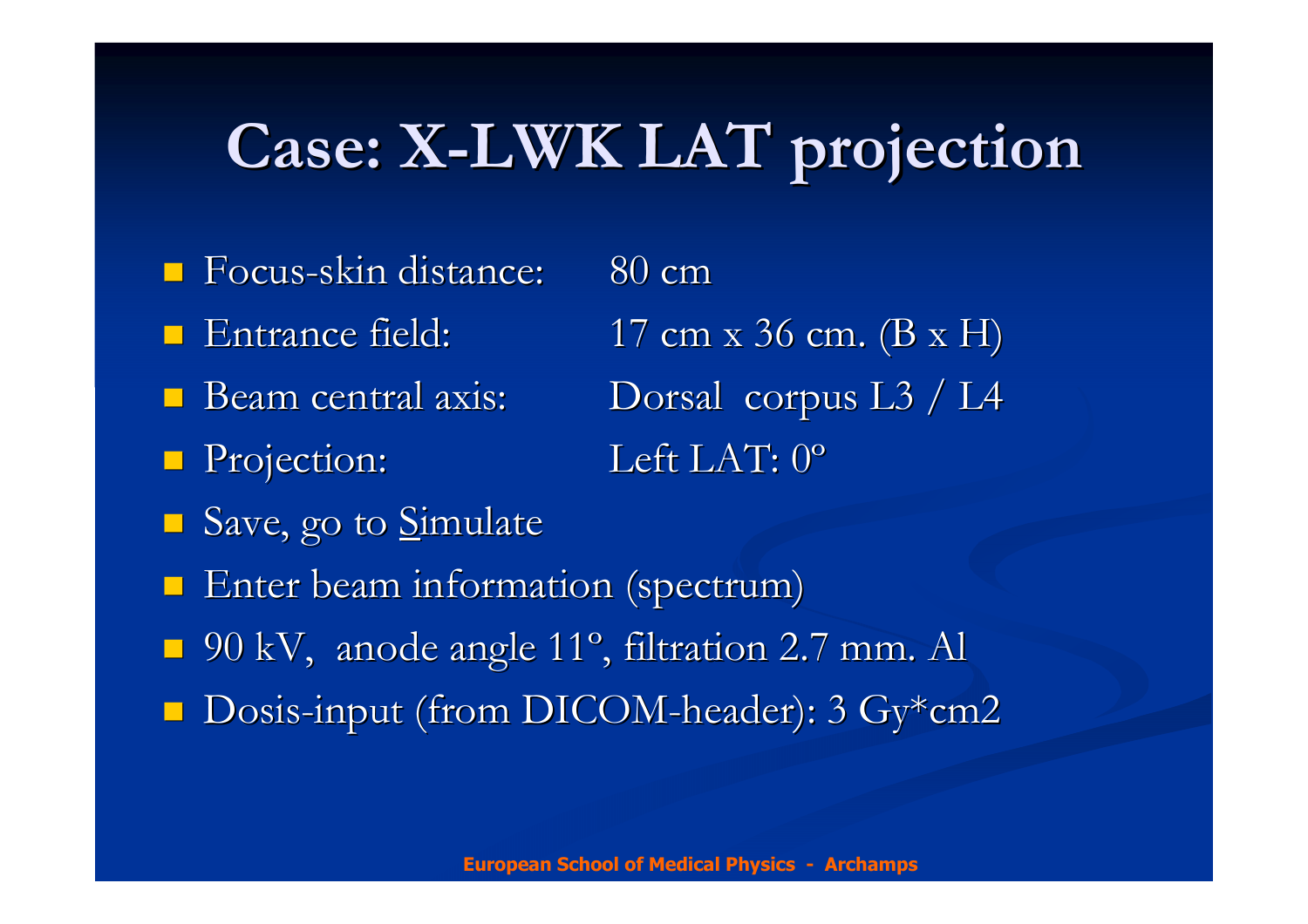

**u** www.stuk.fi

 $\blacksquare \rightarrow$  PCXMC

■ Costs:  $€ 580,$ 

 $\blacksquare$  Free trial (= previous version v 1.5)

European School of Medical Physics - Archamps